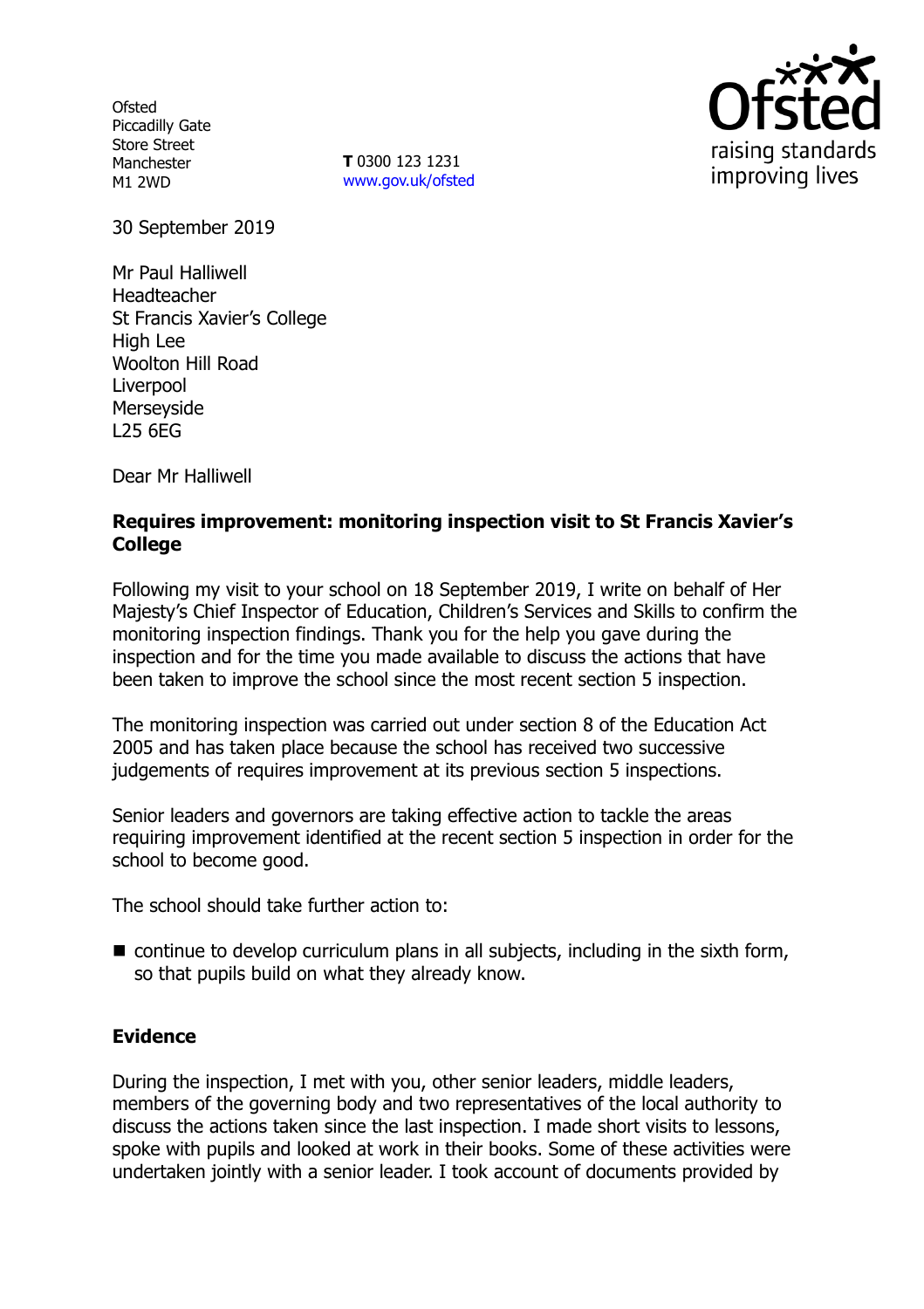

senior leaders and evaluated the school improvement plan and the school's selfevaluation document. I reviewed the school's safeguarding policies and checked the single central record.

# **Context**

Since the previous inspection, the school has experienced significant changes in senior leadership. The executive headteacher and interim headteacher who were present at the last inspection left in 2018. The deputy headteacher was acting headteacher from October 2018 to February 2019. A new head of school and executive headteacher led the school from February 2019 to July 2019. In total, five members of staff left the school in July 2019.

In September 2019, 10 members of staff, including the headteacher, one additional deputy headteacher and one subject leader, joined the school. The new deputy headteacher is responsible for teaching and learning and is seconded from a local school for one academic year. Two pastoral leaders have also been seconded to the senior leadership team to develop their skills further and provide extra capacity. The governing body has reduced in size and changed its committee structure so that it can be more effective.

### **Main findings**

Leaders, governors and staff have worked with a sense of urgency to bring about the necessary change since the previous inspection. This has led to improvement in many areas of the school, despite the considerable turbulence in senior leadership.

Since your appointment as headteacher this month, you have galvanised the staff into one team and you are restoring their morale after an unsettling period. You are ambitious for pupils and want to improve their life chances. You and your leaders know the strengths and areas for development across the school. You have identified additional priorities for the school and are refining the improvement plan to move the school further forward.

A revised behaviour policy was implemented in the summer term of 2019. You increased expectations of pupils' behaviour further this month. Pupils and staff say that behaviour has improved. The school is a calm and orderly place.

Middle leaders are acquiring the necessary skills to hold teachers to account for the standards that pupils achieve. Middle leaders value the opportunities that they have to work together, and with colleagues from other schools, to share good practice and develop their subject curriculum further.

A renewed focus on the curriculum and how this is taught is at the heart of improvements in the school. Leaders have established a cycle of checking the quality of teaching and learning through visits to lessons and scrutiny of pupils'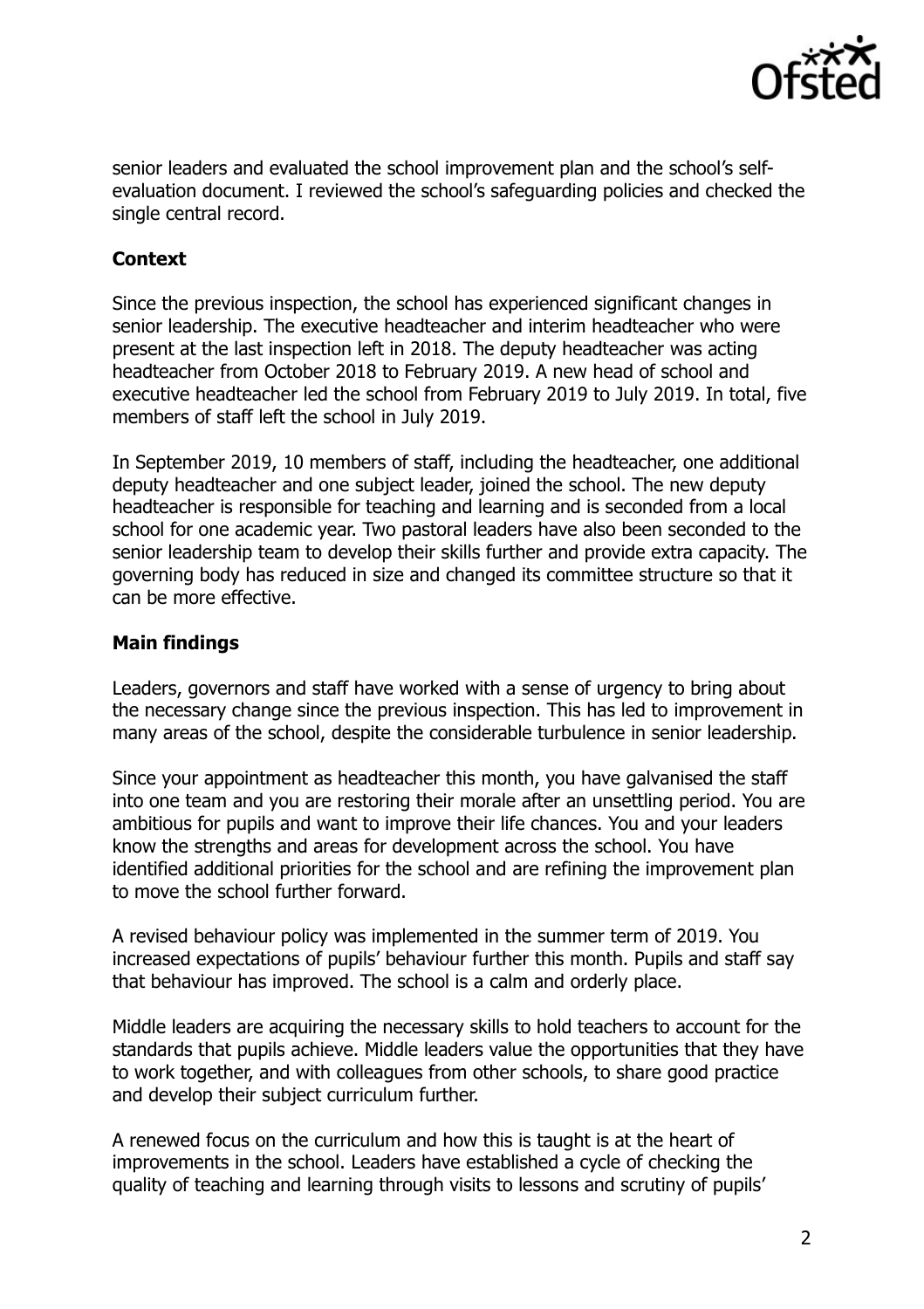

work. Leaders ensure that staff receive support and training where these are needed.

Pupils who spoke with me during the inspection said that they enjoy their lessons. During my short visits to lessons, I found that pupils have positive relationships with each other and their teachers. Teachers' expectations of pupils are increasing. Some teachers use questioning well to probe and develop pupils' understanding. Some teachers make effective use of information about pupils to plan tasks that challenge them and deepen their learning. However, this is not the case across all subject areas.

Leaders have reviewed the whole-school curriculum and made a number of changes to ensure that it meets pupils' needs. Pupils now have a wider choice of subjects at key stage 4, including vocational subjects. In the recent past, leaders entered pupils in Year 10 for GCSE English Literature. This has now ceased.

The 2019 provisional GCSE examination results indicate that pupils made better progress than previously. There were signs of improvement in pupils' progress in mathematics, science and religious education. Nonetheless, the progress that pupils made in these subjects was still not good enough, given their ability and starting points. In part, pupils' slower progress was due to changes in staffing and a weaker curriculum.

Middle leaders have reviewed their subject curriculum and the order of subject content. Schemes of work in mathematics now include more opportunities for pupils to develop their reasoning and problem-solving skills. You know that some subject curriculum plans require further refinement to ensure that pupils' knowledge and understanding build over time.

Your leaders regularly review the effect of pupil premium funding on disadvantaged pupils. Staff provide disadvantaged pupils with more focused support for their learning. Actions taken to date have secured some improvements in the progress made by these pupils. You are aware that the achievement of those who are disadvantaged is a priority. You have strengthened the leadership of this area by appointing a pupil premium champion to share good practice and to raise the aspirations of these pupils.

Most pupils enjoy coming to school and their attendance is close to the national average. Leaders reward pupils for coming to school regularly and have had some success with improving rates of attendance of individual pupils. Rates of attendance and persistent absence of pupils who are disadvantaged and those with special educational needs and/or disabilities (SEND) are improving, but they are still below average.

In the sixth form, progress in academic subjects dipped to below the national average in 2018. The sixth-form leader implemented a range of strategies to